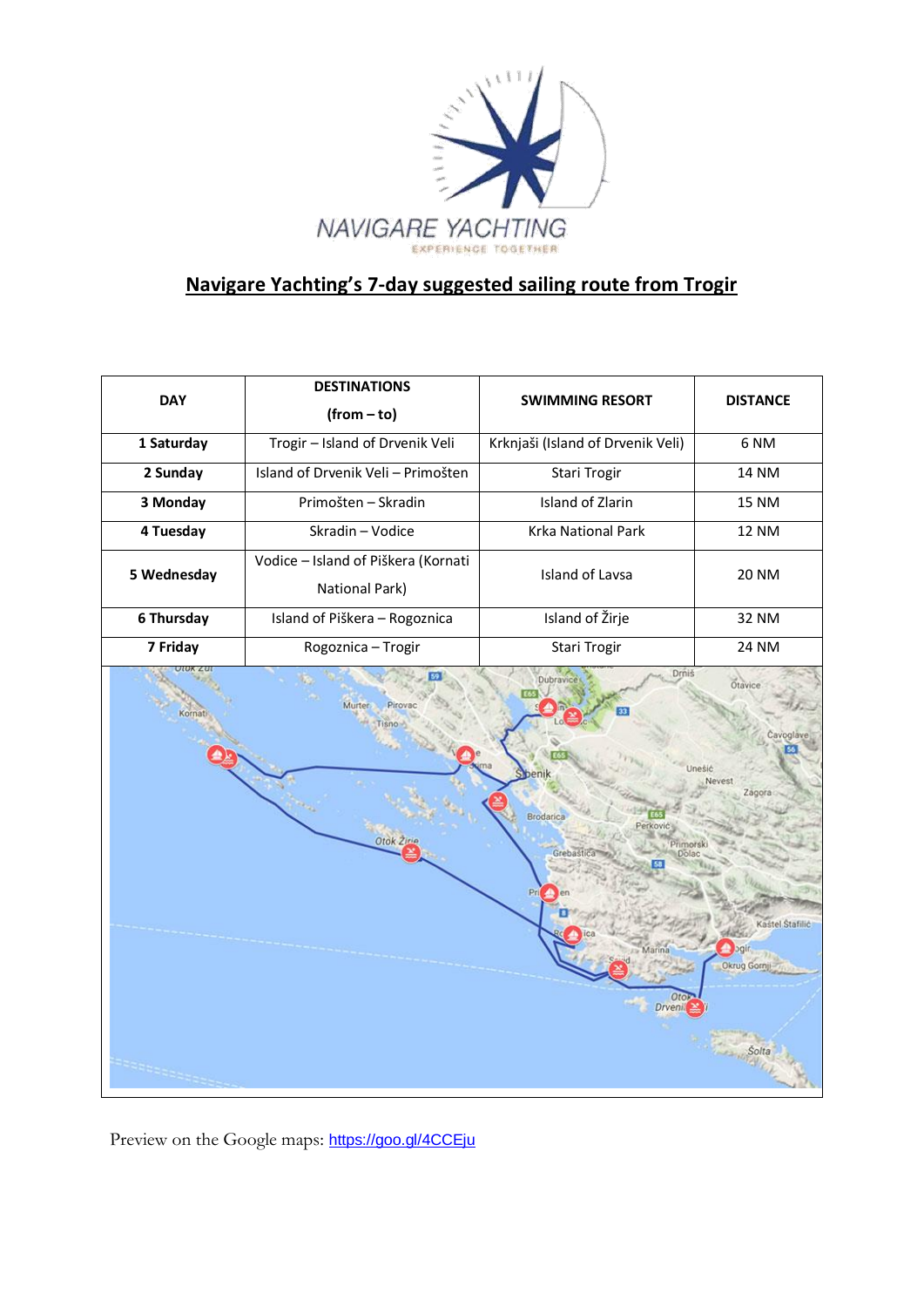## **Day 1, Saturday: Trogir – Island of Drvenik Veli, swimming at Krknjaši (6 NM)**

**Trogir (***Tragurium***):** If the idea of sipping your first-morning coffee by the beautiful Croatian sea sounds pleasant to you, Trogir is the place to be! Dating all the way back to ancient times and taking part in the UNESCO World Heritage, you will enjoy its numerous famous sights which reflect Trogir's long history and urban tradition, such as the Cathedral of St Lawrence, the Church of St Nicholas, Kamerlengo fortress, Ćipiko, Town Hall and the town gate. After getting to know Trogir's unique beauty, you can get a taste of Croatian gastronomy at local restaurants. The town does not go to sleep in the evening either, as you can visit many of the city's bars to get a glimpse of summer nights in Croatia.



**Drvenik Veli:** For the next stop at your journey, we recommend visiting the Island of Drvenik Veli, located on the northwest of the Island of Šolta. It is a great chance to experience the everyday life of the locals which mainly revolves around the island's beautiful nature and surrounding sea. As for the sightseeing, you can visit the church of St Juraj. Since the coast of the island is indented, it gives you the opportunity to explore its secluded coves, sand and pebble beaches, as well as its bays. You will experience a more intimate atmosphere at the Island of Drvenik Veli, but it still offers some of the main tourist content: restaurants with



traditional Dalmatian cuisine, shops, etc.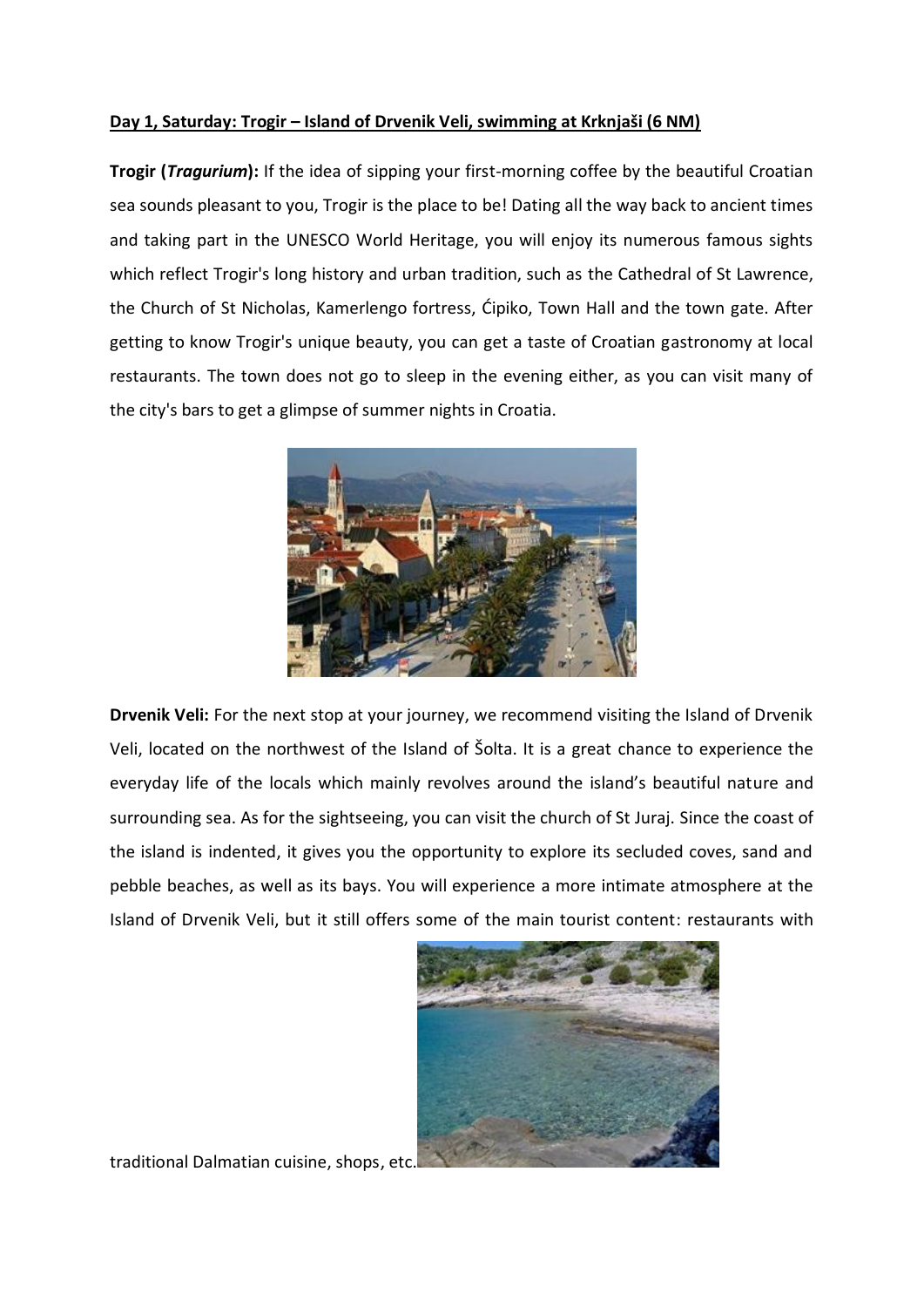**Krknjaši:** The most beautiful beach on the Island of Drvenik Veli is the Krknjaši beach, guarded by a bay and two islands, Big and Small Krknjaš, in the southeast part of the island. The location makes it rather close to towns Trogir and Split. It is a perfect location for all the yachtsmen as it can be a safe overnight anchorage spot. It is ideal for swimming and relaxing in a peaceful surrounding, as the island itself does not carry but one traditional Mediterranean cuisine restaurant.



#### **Day 2, Sunday: Island of Drvenik Veli – Primošten, swimming at Stari Trogir (14 NM)**

**Primošten:** You cannot miss visiting this charming, picturesque peninsula! The whole peninsula is full of traditional medieval architecture which gives it a special ambiance. The most popular landmark is the Church of Saint Juraj built in medieval ages, located on a hill overlooking the crystal-clear Adriatic Sea. Around the town you can find many coves and beaches, all of them being a very photogenic scene! Besides the beautiful nature and the town's tradition, Primošten can offer you a rich nightlife: the largest club in Dalmatia is located there and will not disappoint you!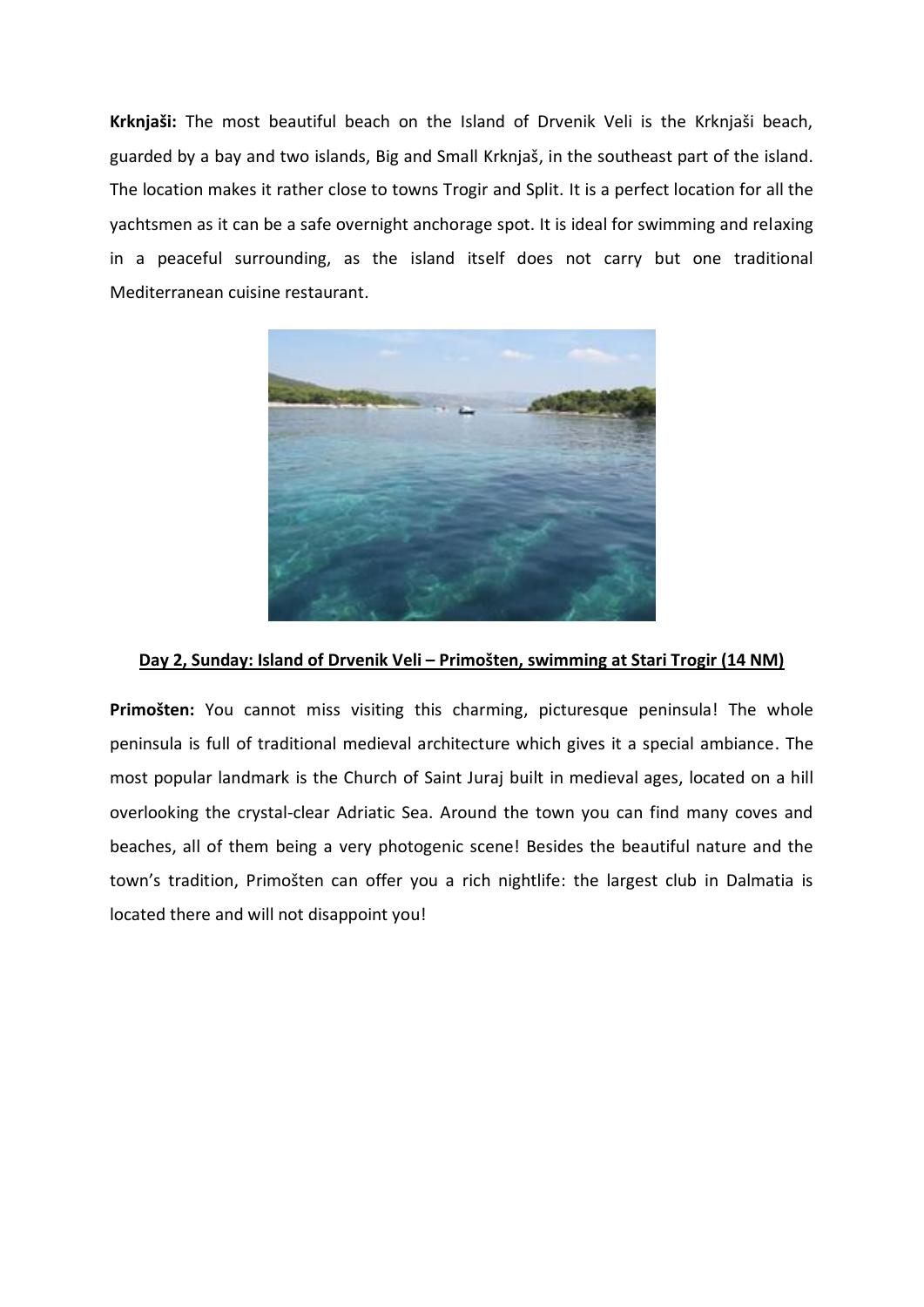

**Day 3, Monday: Primošten – Skradin, swimming at the Island of Zlarin (15 NM)**

**Skradin:** You will inevitably fall for the charm of this small town. It is filled with nature's wonders and traditional everyday life. You can experience a great, fresh gastronomic offer while listening to the traditional Dalmatian folk singing, *klape*. As for the landmarks, we recommend visiting the Visovac monastery and the Skradinski Buk waterfall, the point where the river Krka connects with the sea.



**Zlarin:** Across the town of Šibenik lies the Island of Zlarin and the town of the same name. It is well connected with the mainland by ferry and the fact that the Kornati National Park is just nearby gives Zlarin a strategic location. It is a perfect location for swimming and relaxing in a tranquil ambiance, thus it is great for families with children. You can learn about the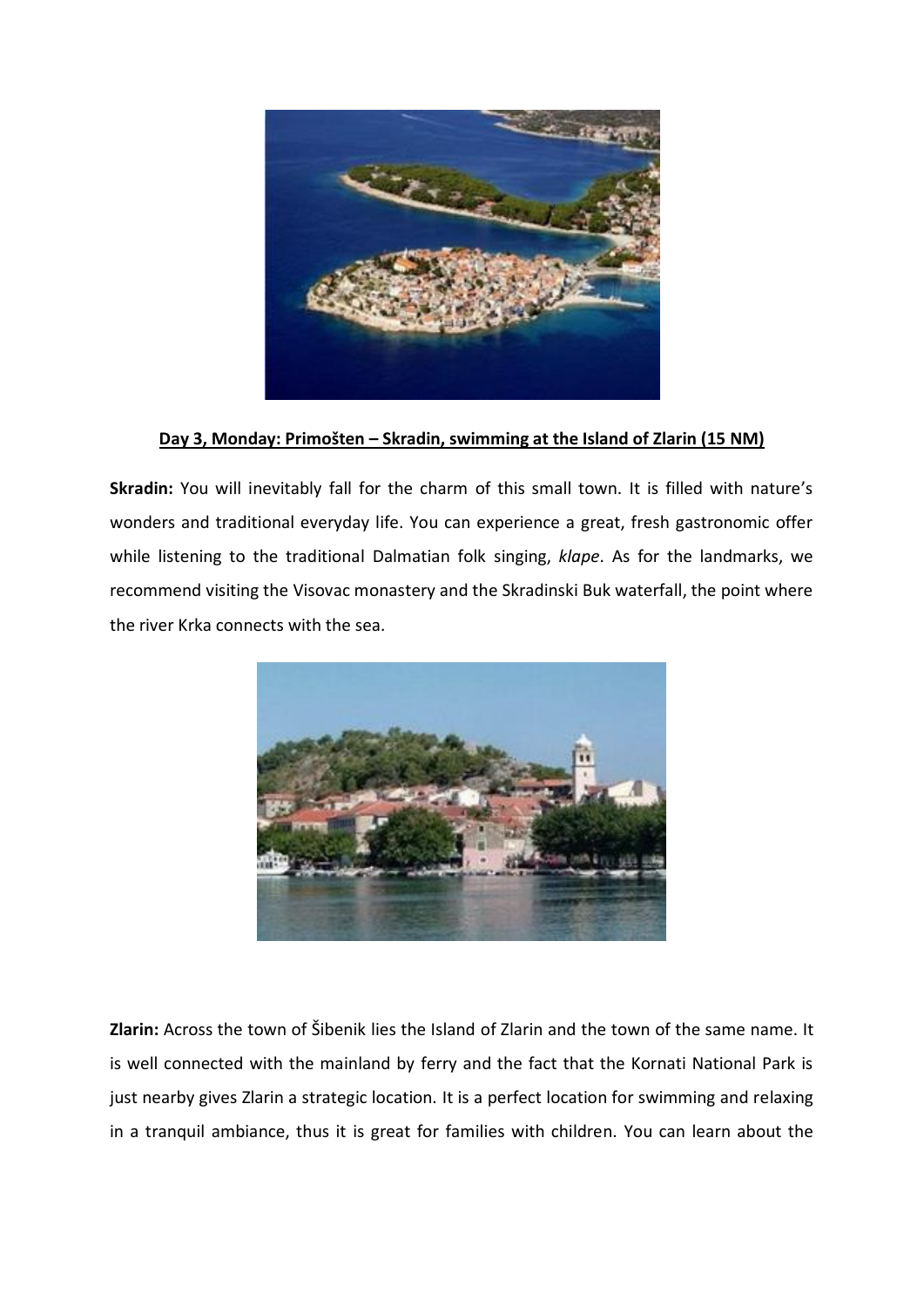local's way of life, which revolves mostly around the agriculture and the sea. No cars are allowed on the island, so it is a very popular destination among yachtsmen.



**Day 4, Tuesday: Skradin – Vodice, visiting Krka National Park (12 NM)**

**Vodice:** Vodice is a coastal town nearby the town of Šibenik and is settled between the Krka National Park and a wide bay. It is a popular tourist destination with a developed tourist season's offer, so everyone will find something suitable for them. Here you can experience all the characteristics of the southern Croatian coast: nature, architecture, gastronomy, nightlife.



**Krka National Park:** The seventh national park in Croatia that encloses the middle-lower course of the river Krka is also located very close to the town of Šibenik. The Skradinski Buk waterfall and its seventeen cascades are its main attraction. The picturesque untouched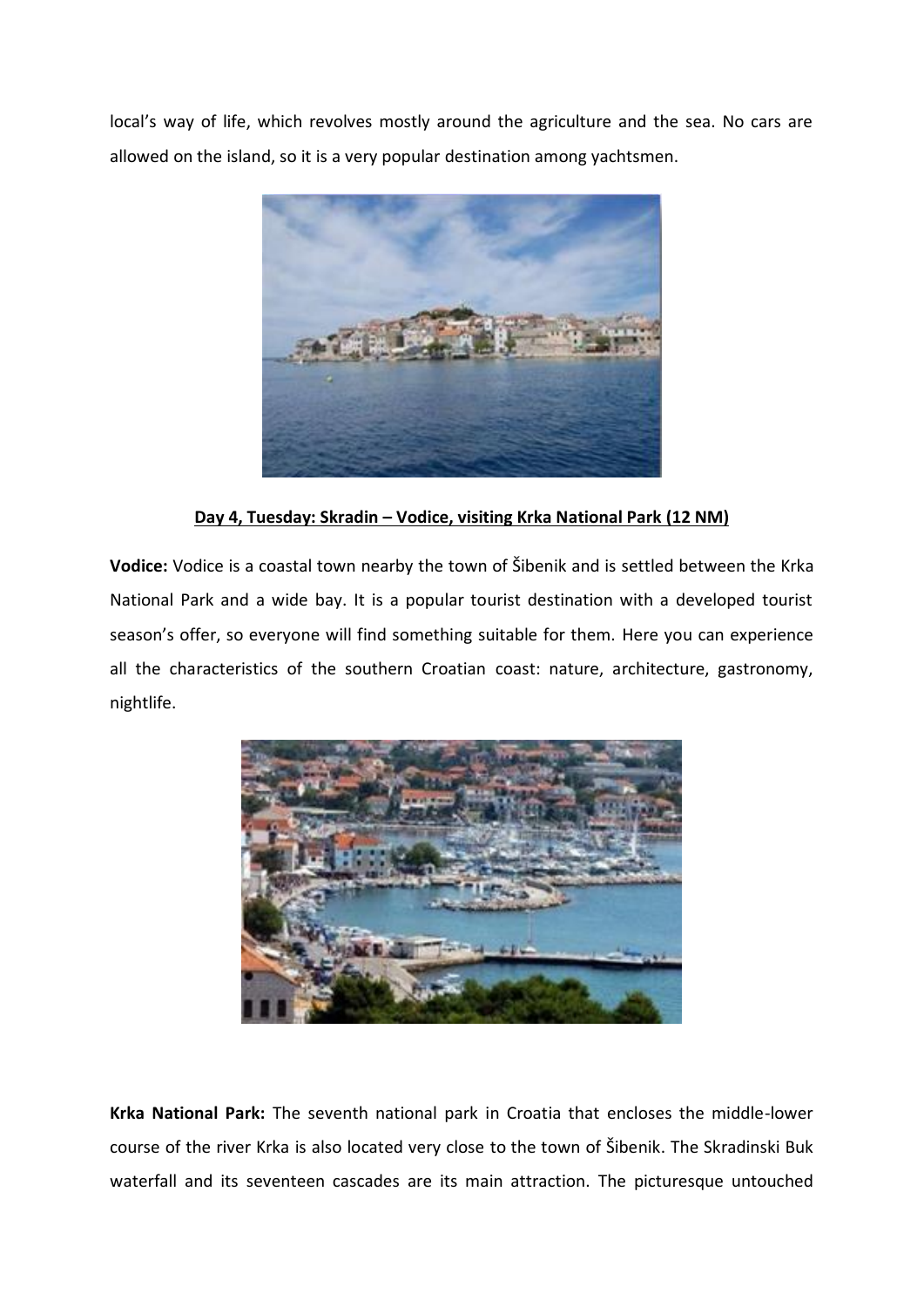nature will amaze you and give you a good example of Croatia's beauty. The national park offers various scientific, cultural, educational, recreational and tourism activities.



## **Day 5, Wednesday: Vodice – Island of Piškera (Kornati National Park), swimming at the Island of Lavsa (20 NM)**

**Island of Piškera:** You will enjoy your yachting experience by visiting this small inhabited island which contains a marina operated by the ACI Club. The marina is well sheltered from the wind thanks to the Island of Panitula Vela, with which Piškera shares a great fishing tradition. The Island of Piškera is a part of the Kornati Islands, so you can be sure you will witness a breathtaking scenery and crystal-clear sea.

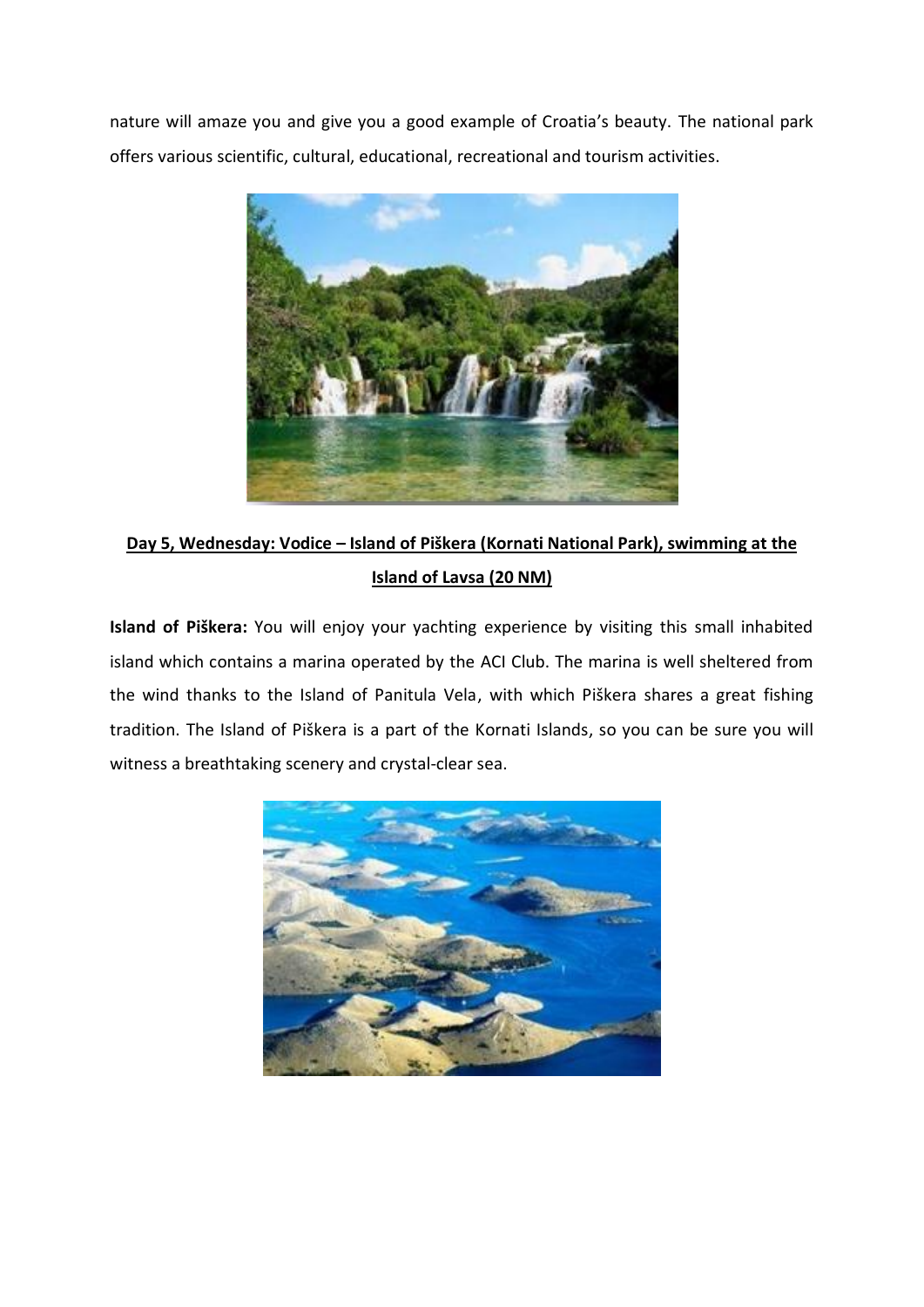### **Day 6, Thursday: Island of Piškera – Rogoznica, swimming at the Island of Žirje (32 NM)**

**Rogoznica:** A blend of a traditional Mediterranean village with a modern tourist destination, that would be Rogoznica. It is located on a peninsula with a deep bay and rich forests, making it a great place for yachtsmen and nature lovers. It is also not very far from the town of Šibenik. During the summer, Rogoznica holds many events, the most popular ones being folk festivals (Fishermen Night, Rogoznica Night), that give you the opportunity to experience the rich nightlife and festive ambiance. The gastronomic offer will not disappoint you either, since Rogoznica is well-known for its fishing tradition.



**Island of Žirje:** The farthest island of the Šibenik Archipelago is the Island of Žirje. It is abundant in beautiful forests, interesting architecture and great swimming locations. The tourists are not very common here, so the atmosphere is quite intimate and it will allow you to relax and enjoy the peaceful islander ambiance under a mild climate.